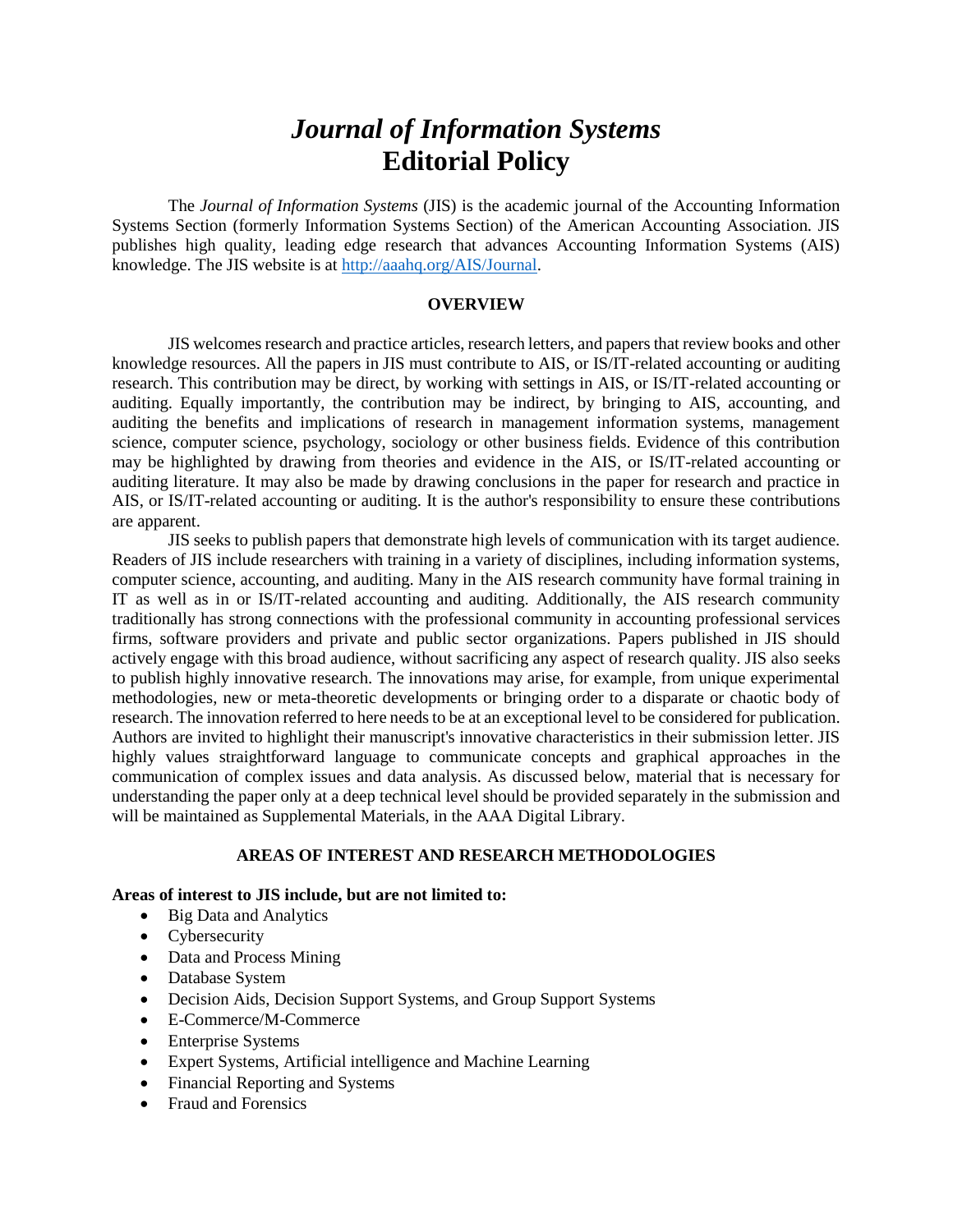- General AIS Frameworks
- Human Computer Interaction
- Human Judgment
- International Aspects of AIS
- Internet and WWW Systems
- IT Audit and Monitoring
- IT General and Application Controls
- IT Governance
- Knowledge Management
- Managerial Accounting and Systems
- Organization and Management of IS
- Organizational factors influencing human judgment and IS design and functionality
- Return on IT Investment
- Social media
- Socio-Technical Issues
- Sustainability and Systems
- Systems Analysis and Design
- Taxation and AIS
- XBRL, Intangibles, Internet Financial Reporting

## **JIS welcomes all research methodologies, including, but not limited to:**

- Analytic
- Archival
- Design Science
- Essay
- Experiment
- Field or Case Study
- Other Individual or Group Behavior Method
- Literature Review
- Simulation
- Survey/Questionnaire

# **MANUSCRIPT TYPES**

## **Research Articles**

JIS welcomes research studies in any of the content areas above or in other areas that contribute to research in AIS, or IS/IT-related accounting and auditing. JIS embraces a wide range of research methodologies. Research articles are normally no more than 7,500 words in length; however, the journal supports publication of research articles with online archives of additional analysis, data sets, and research instruments. The primary qualifications for publication of research articles in JIS are the quality of research, with direct or indirect contribution to AIS, or IS/IT-related accounting and auditing, and exposition.

## **Research Letters**

JIS publishes short research letters that report studies of time-dependent situations. The objective of this section is to facilitate the rapid dissemination of important accounting research. These situations may include recent developments in the institutional environment or input to regulatory standards setting. Research letters should not exceed 3,000 words in length. Reviews of research letters will take place within a short period from receipt, and there will be only one revision. Authors should identify research letters to the senior editors on submission and provide support for their manuscript's classification for this section.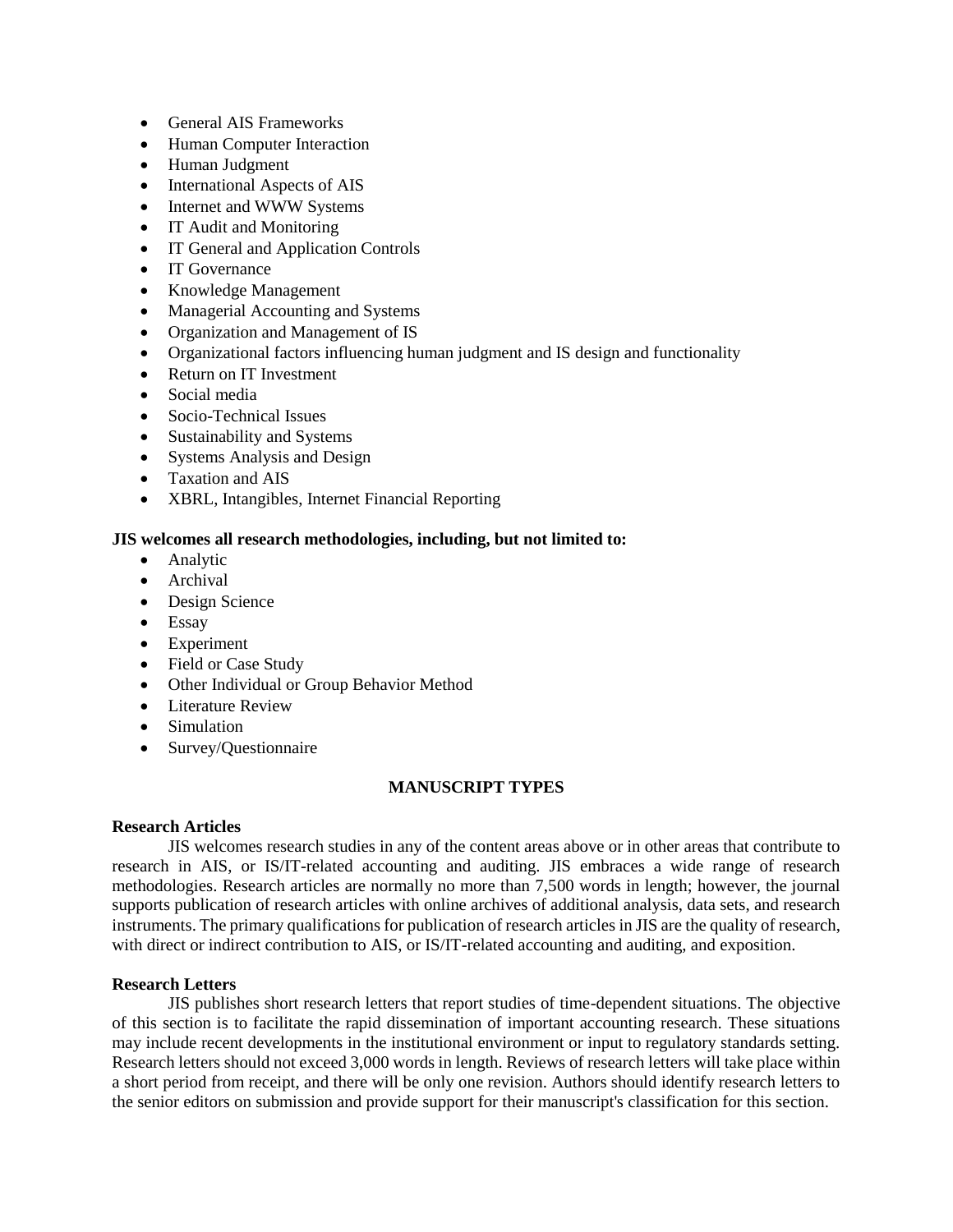#### **Practice Section Articles**

Papers in the practice section consist of scholarly reports relating to significant advances in information systems or information technology; analysis of current, historical, and future practices; and descriptive studies of current information system practices and use. Contribution for practice section papers is based on whether the study has the ability to inform academic research on the state of AIS technology and practice and not on whether the paper informs practitioners in the workplace. Practice articles can inform research by raising unanswered questions, by revealing the limitation and bounds of current theory, and by suggesting avenues for future research.

#### **Knowledge Resources and Book Reviews**

JIS publishes reviews of knowledge resources (websites, blogs, Twitter feeds, reports, white papers, professional guidance etc.) and scholarly books (excluding textbooks and software manuals) that address topics in accounting, information systems, computer science, economics, and other disciplines. The objective is to inform readers about knowledge resources and books that will provide useful insights for research and teaching.

#### **Comments on Previously Published Articles**

JIS invites comments on previously published articles. Reviewers of submitted comments will include at least one of the author(s) of the critiqued original article. Authors of critiqued original articles will be invited to write a reply to accepted comments.

#### **Invited Commentary**

On occasion, the Senior Editors may identify topics for which commentary to our readership is considered informative. The Senior Editors will invite recognized leaders of the AIS research community to prepare commentary on the topics. The manuscripts will go through a modified review process, with reviewers chosen for the purpose of improving the communication of central ideas within the document.

### **Replications**

The *Journal of Information Systems* accepts replications of papers published in the journal over the previous 10 years. Except in unusual circumstances, such as significant deviations between the original and the replication, only one replication will be published for each original empirical paper. The sample employed in the replication should be at least as "strong" as the original sample employed.

Typically, replication papers will be limited to three or four published pages. The Introduction should focus on the research issue addressed, the contribution of the original article and the purpose of the current article. The Introduction should include a statement as to whether the paper performs a partial or comprehensive replication. The paper itself should contain a summary that restates the central theory and hypotheses or research questions addressed in the replicated study. Sufficient results should be presented to support conclusions drawn regarding the comparison of the results of the current paper to the replicated study. The Conclusion and Discussion sections should restate the stated contributions of the original paper as well as the value contributed to the body of knowledge by the replication.

## **SUBMISSION OF MANUSCRIPTS**

JIS uses an electronic submission and review process. New and revised manuscripts must be submitted through the Manuscript Submission and Peer Review System, located a[t http://isys.allentrack.net.](http://isys.allentrack.net/) The site contains detailed instructions regarding the preparation of files for submission. Questions can be sent to the JIS senior editors at [JIS@aaahq.org.](file:///C:/Users/kathryn.armstrong/AppData/Local/Microsoft/Windows/Temporary%20Internet%20Files/Content.IE5/MYFQ2DZX/JIS@aaahq.org)

Authors should note the following guidelines for submitting manuscripts: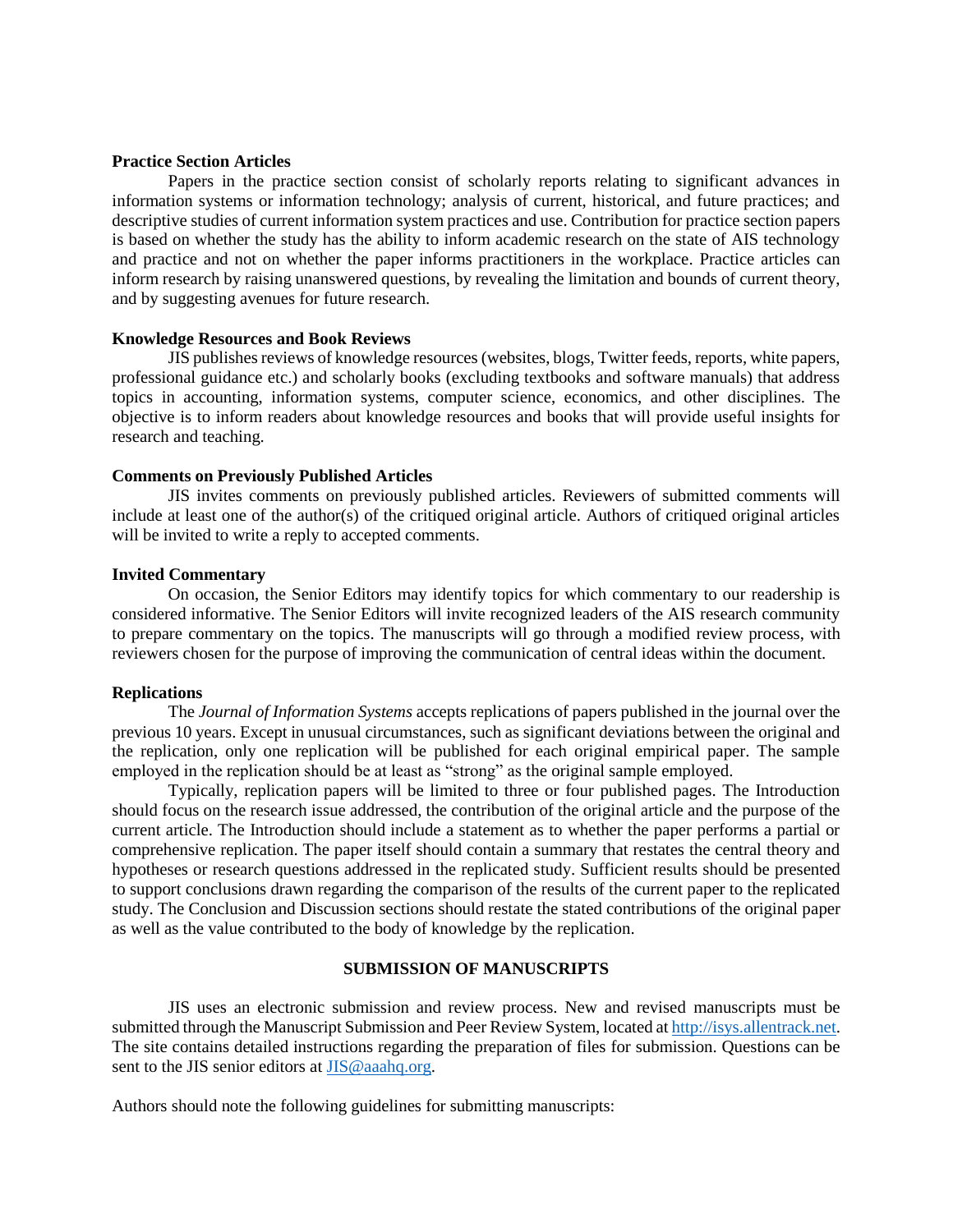- 1. Authors should carefully review the requirements included in this document as well as the AAA's Publication Policies (available at<http://aaahq.org/About/Governance/Policies-Procedures> under "Publications"). You will be asked to indicate that you have read these documents and complied with their requirements.
- 2. To preserve anonymity and facilitate manuscript sharing, please submit the following Microsoft® Word files.
	- a. Submission Letter: A cover letter should be prepared to inform the editors of the following: any special considerations for the paper, where the paper has been presented and posted, and the type of article if not a traditional Research Article submission (see above for descriptions). If the paper shares data with another published paper, the cover letter should include a statement regarding the relative contributions of the submitted manuscript and related papers. An anonymous version of the cover letter may be sent to reviewers.
	- b. Cover Page: A cover page file that includes the title and author(s) identifying information. The file name of this file should be "Cover Page."
	- c. Primary Text: A text file of the primary body of the paper. The paper should remove all identifying information about authorship. The file name of this file should be "Text."
	- d. Supplementary Materials for the review process: Supplementary materials may be necessary to support the manuscript review process and should be provided upon initial submission. All survey- or experiment-based manuscripts must provide the complete research instrument. Please remove all identifying information about authors from these files. Additionally, any published papers employing the same dataset should be provided at submission. The file name of these files should be appropriate to the content, e.g., "Supplementary Analyses," "Instrument" or "Appendices."
	- e. Supplementary Materials for Publication: Supplementary materials may be posted online to support the final published paper and will be requested by reviewers or editors. These materials may include additional analyses, data sets, or research instruments (questionnaire, case, interview plan, etc.). Please remove all identifying information about authors from these files. The file name of these files should be appropriate to the content, e.g., "Supplementary Analyses," "Instrument" or "Appendices." The AAA Digital Library hosts these supplementary materials in their original form.
- 3. Articles published in or under consideration for other journals or as book chapters are not eligible for submission to JIS. Papers previously presented at conferences should be revised to incorporate suggestions from reviewers or conference participants prior to submission. Working papers previously or currently available at a website may be submitted to JIS. In their cover letters to the editor, the submitting author should: (1) state that the work is not currently submitted for publication or published elsewhere, and (2) disclose previous conference presentations and Webbased distributions of the manuscript.
- 4. For manuscripts that report on field surveys or experiments: Please ensure that reporting descriptive statistics, models, and tests of hypotheses is complete. For experimental papers, this would generally include: (1) reporting standard deviation and cell sizes in any tables of means; (2) including degrees of freedom along with any reported test statistics that have degrees of freedom, whether in the tables, footnotes, or text; and (3) ensuring ANOVA, MANOVA, ANCOVA, etc. tables are complete, including all estimated terms, including the error term, along with the associated degrees of freedom. Note that if test statistics and associated degrees of freedom are reported in the tables, then authors need not repeat this material in the text. For example, authors could provide only the p-values for effects (tests) of interest in the text, if desired. If the additional documentation (e.g., questionnaire, case, interview schedule) is sent as a separate file, then all information that might identify the author(s) must be deleted from the instrument.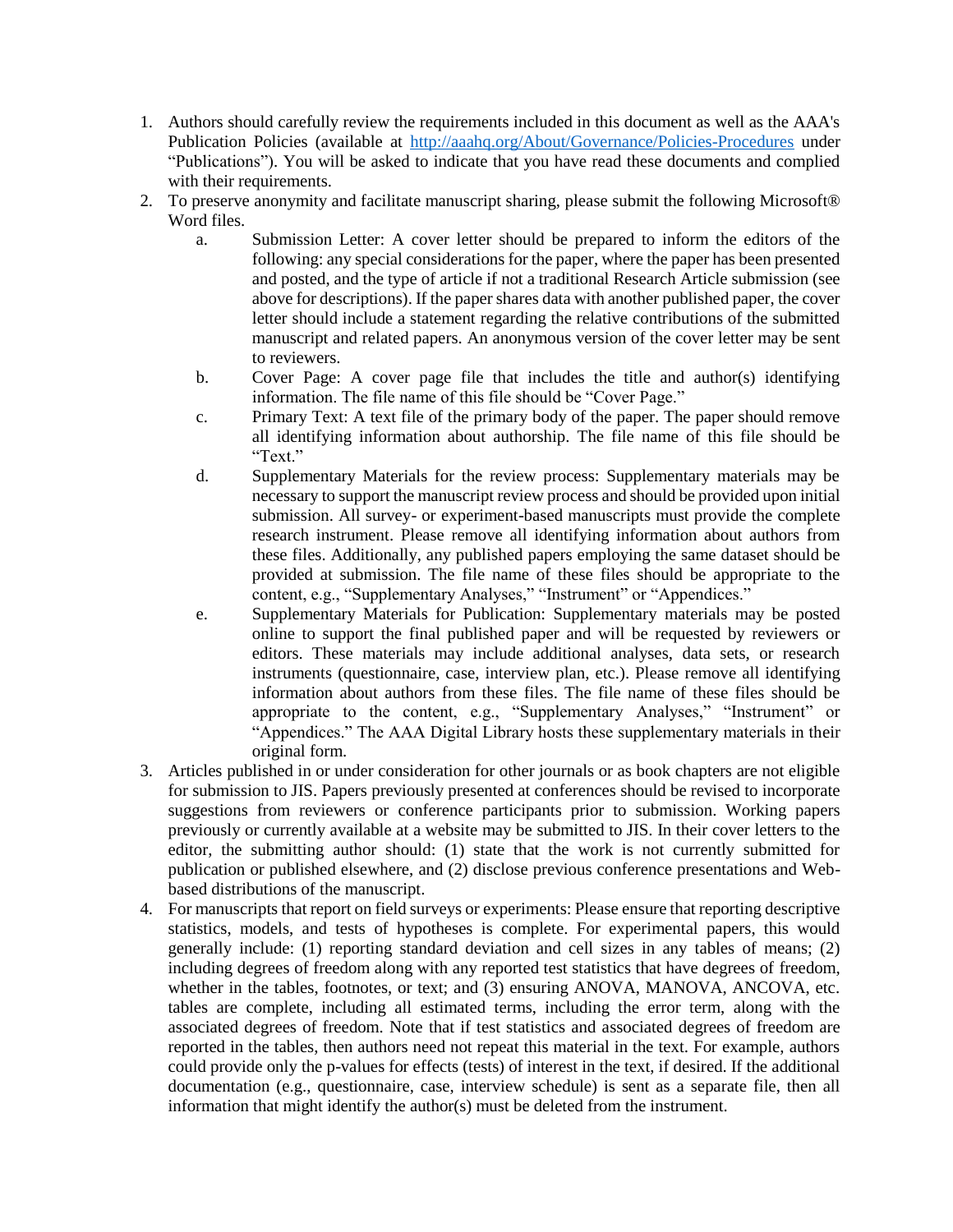- 5. Authors should identify any papers, whether or not published, that share data, analysis, or text with the submitted paper. They may be requested to provide these papers to the editor.
- 6. To ensure academic integrity, authors may be required to provide evidence of possession of the primary data of their research.
- 7. In their submitting cover letter, authors should identify the type, topic, and research method of their manuscript using the classifications listed in the above Areas of Interest and Research Methodology.
- 8. Authors are responsible for recognizing and disclosing any conflict of interest that could be perceived to bias their work. Conflict of interest disclosures include, but are not limited to, grants or research funding, employment, affiliations, honoraria, stock options/ownership, royalties, consultancies, inventions, and patents. Authors will be asked to provide any potential conflicts of interest during manuscript submission.
- 9. The nonrefundable submission fee in U.S. funds is \$50.00 for members of the IS section of the American Accounting Association and \$75.00 for authors who are not members of the IS section, payable by credit card (VISA, MasterCard, or American Express only). The payment form is available online at: [http://aaahq.org/AAA-Journals/JIS/Payment.](http://aaahq.org/AAA-Journals/JIS/Payment) If you are unable to pay by credit card or have any questions, please contact the AAA Member Services Team at (941) 921-7747 or [info@aaahq.org.](file:///C:/Users/kathryn.armstrong/AppData/Local/Microsoft/Windows/Temporary%20Internet%20Files/Content.IE5/MYFQ2DZX/info@aaahq.org)
- 10. Revisions must be submitted within six months from request; otherwise they will be considered new submissions. For the sake of efficiency, we encourage authors to communicate with the assigned editor in the case of confusion regarding review comments.
- 11. Consistent with our Publications Ethics policy on plagiarism (for the full version, please see: [http://aaahq.org/Portals/0/documents/about/Policies&ProceduresManual/PlagiarismPolicy.pdf\)](http://aaahq.org/Portals/0/documents/about/Policies&ProceduresManual/PlagiarismPolicy.pdf), all articles are automatically processed through CrossCheck prior to publication to identify text taken from published and unpublished works, print or digital, that is not properly cited or quoted.

## **REVIEW PROCESS**

Authors should prepare manuscripts at a level suitable for evaluation by independent reviewers. Such preparation should include critiques by colleagues and others, workshop presentations, and resulting revisions before submission. Reviewers and the editor should provide constructive and prompt evaluations of submitted manuscripts based on the significance of the potential contributions and on the appropriateness and soundness of analysis and presentation. The review process should not be used as a means of obtaining feedback at early stages of developing a manuscript. The review process is double blind (i.e., authors and reviewers are anonymous). Authors should avoid identifying themselves in submitted materials.

## **JOURNAL-SPECIFIC MANUSCRIPT PREPARATION**

The *Journal of Information Systems* manuscript preparation guidelines follow (with slight modification) the B-format of The Chicago Manual of Style (16th ed., University of Chicago Press) with spelling according to Merriam-Webster's Collegiate Dictionary. Manuscripts investigating psychologyrelated issues should also follow the suggestions in the Publication Manual of the American Psychological Association. In cases of differences between the APA publication manual and the Chicago manual styles, authors of research with human participants should follow the (more specific) APA publication manual. Manuscripts should be typed, double-spaced, on one side of the paper with one-inch or larger margins on all sides. The main text in files must be in a 12-point font. Manuscripts should be as concise as the topic and method permit, generally not to exceed 7,500 words.

The cover page should include the title of the manuscript, the author's name(s), title(s) and affiliation(s), email address(es), and any acknowledgments. All pages, including tables, appendices, and references should be numbered serially, beginning with the page following the abstract. The first section of